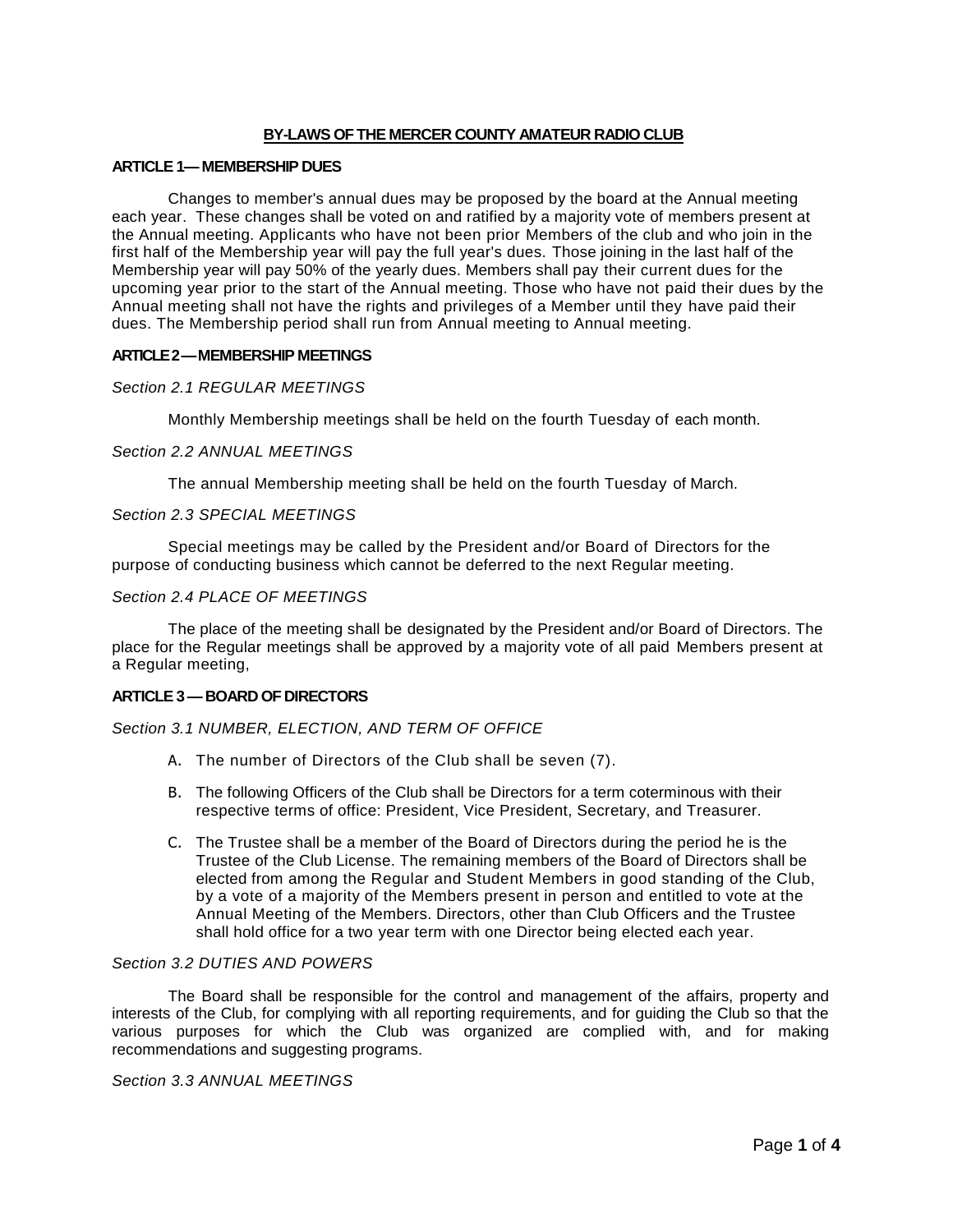An annual meeting of the board of Directors shall be held prior to the annual Membership Meeting.

# *Section 3.4 OTHER MEETINGS*

At least three other Board meetings shall be held during the year, spaced not more than three months apart, for the purpose of reviewing the Club's progress and reviewing Club and Committee plans.

### *Section 3.5 NOTICE*

Notice of the Board of Directors meetings shall be given by the President verbally or the dates may be established in advance by the Board at one of their Regular meetings.

#### *Section 3.6 QUARUM AND VOTING*

A majority of the Directors then in office shall constitute a quorum for the transaction of business, and the act of a majority of the Directors present at any meeting at which there is a quorum present shall be the act of the Board of Directors, unless the act of a greater number is required by law or by these By-Laws.

#### *Section 3.7 VACANCIES*

Any vacancy occurring in the Board of Directors shall be filled for the unexpired portion of the term by a majority vote of the remaining Directors, even if less than a quorum.

#### **ARTICLE 4 —OFFICERS**

# *Section 4.1 ELECTION, TERMS, and VACANCIES*

The Officers of the Club shall be elected by the members at the annual meeting of members. The Officers shall hold office for a term of one year. Each Officer shall hold office until their successor is elected. A vacancy in any office shall be filled by the Board of Directors subject to approval by the **Members** 

#### *Section 4.2 DUTIES AND RESPONSIBILITIES*

- A. PRESIDENT. The President shall be the Chief Executive Officer of the Club and, subject to the direction of the Board of Directors and approval of the Membership, shall supervise and control all of the business affairs and property of the Club, and see that all Orders and Resolutions of the Board are carried into effect. The President shall preside at all meetings of the Members and of the Board of Directors and shall appoint all Chairmen of Committees.
- B. VICE PRESIDENT. In the absence of the President or in the event of his inability or refusal to act, the Vice President shall perform the duties of the President, and when so acting shall have all the powers of and be subject to all the restrictions of that office. The Vice President shall perform other duties and have such other powers as the President or Board of Directors may from time-to-time prescribe. In the event of the absence of both the President and Vice President the Secretary calls the meeting to order and then a President Pro Term is elected for that meeting only.
- C. SECRETARY. The Secretary shall record al1 the proceedings of the meetings of the Board of Directors and of the Members in a book kept for that purpose. The Secretary shall give or cause to be given, notice of all meetings for which notice is required by the By Laws.
- D. TREASURER. The Treasurer shall have charge and custody of all funds and securities of the Club and of all funds and securities in any way generated, collected, or obtained in connection with Club activities, and the Treasurer shall be responsible for such funds and securities and the receipt and disbursement thereof. The Treasurer shall keep full and accurate accounts of receipts and disbursements in books belonging to the Club and shall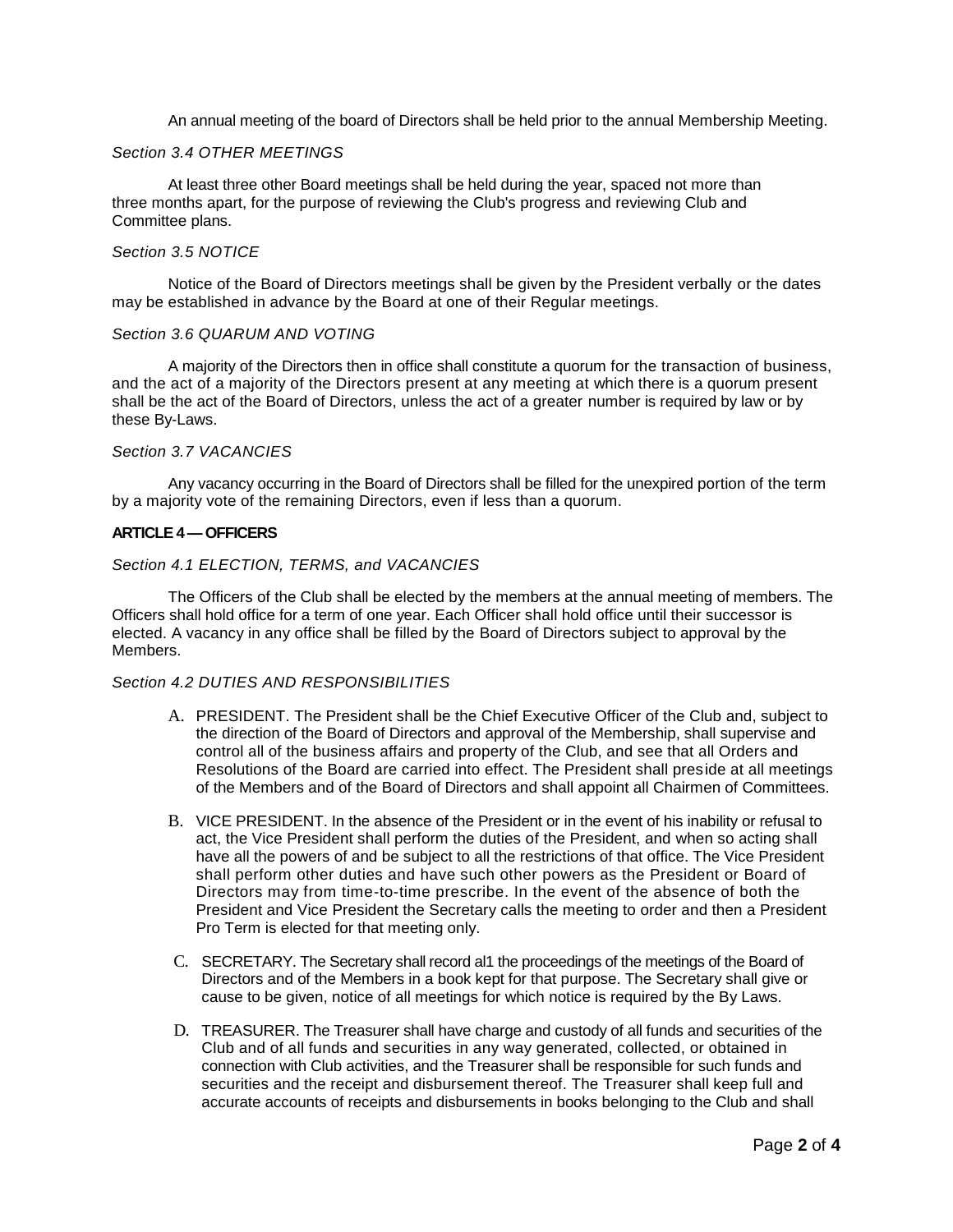deposit all monies and other valuable effects in the name and to the credit of the Club in such depositories as may be recommended by the Board. The Treasurer shall disburse the funds of the Club as my be ordered by the Board, taking proper vouchers for such disbursements, and shall render to the President and the Board at its Annual Meeting or when so required, an accounting of all transactions as Treasurer and of the financial condition of the Club and a full financial report based on the books and accounts audited annually by an Auditing Committee to be appointed by the President. A monthly report of total receipts, disbursement and remaining balance shall be made to the Members at the Monthly Meetings.

### **ARTICLE 5 —COMMITTEES**

### *Section 5.1. DUTIES AND RESPONSIBILITIES*

- A. PUBLIC RELATIONS COMMITTEE. The Public Relations Committee shall act as a liaison between the various Committees of the Club and the news media and it shall publicize in the community, the purposes, goals, role, activities and projects of the Club.
- B. PROGRAM COMMITTEE. The Program Committee shall arrange for stimulating technical and non-technical programs related to a variety of subjects and special interests and shall coordinate its activities with the President, other Officers and Committee Chairmen.
- C. COMMUNITY SERVICES COMMITTEE. The Community Services Committee shall identify essential social service needs of the community and stimulate appropriate Club involvement of the resources and skill to meet those needs or assist in projects.
- D. MEMBERSHIP COMMITTEE. The Membership Committee shall receive and approve applications from individuals wishing to become Members of the Club by pointing out the advantages and services supported by the Club. Applications shall be presented at the Membership Meeting for the acceptance of Club Members.
- E. ACTIVITIES COMMITTEE. The Activities Committee shall organize Club Member activities, plan and recommend contests for operating benefits, and advance Club interests and activities as approved by the Board of Directors and the Club Members. The Chairman shall maintain a close liaison with the EC or SEC to further Club participation. He shall encourage stations in reporting activities to the Club and to the Section Manager; All these things to make the reputation of the Club and amateur radio in the Community as outstanding as possible.

# *Section 5.2 TERM OF OFFICE*

A. The term of office of the Chairmen shall be one year and shall terminate at the Annual Meeting when the term of the President who appointed them expires.

## **ARTICLE 6 CLUB RESTRICTIONS**

### **ARTICLE 7 —RULES OF ORDER**

All proceedings of the Club shall be governed by Robert's Rules of Order.

# **ARTICLE 8 — AMENDMENTS AND SUSPENSIONS**

# *Section 8.1 SUSPENSIONS*

In the event of an emergency, any Article or Section of these By Laws may be temporarily suspended by a unanimous vote of all Club Members at which a quorum is present.